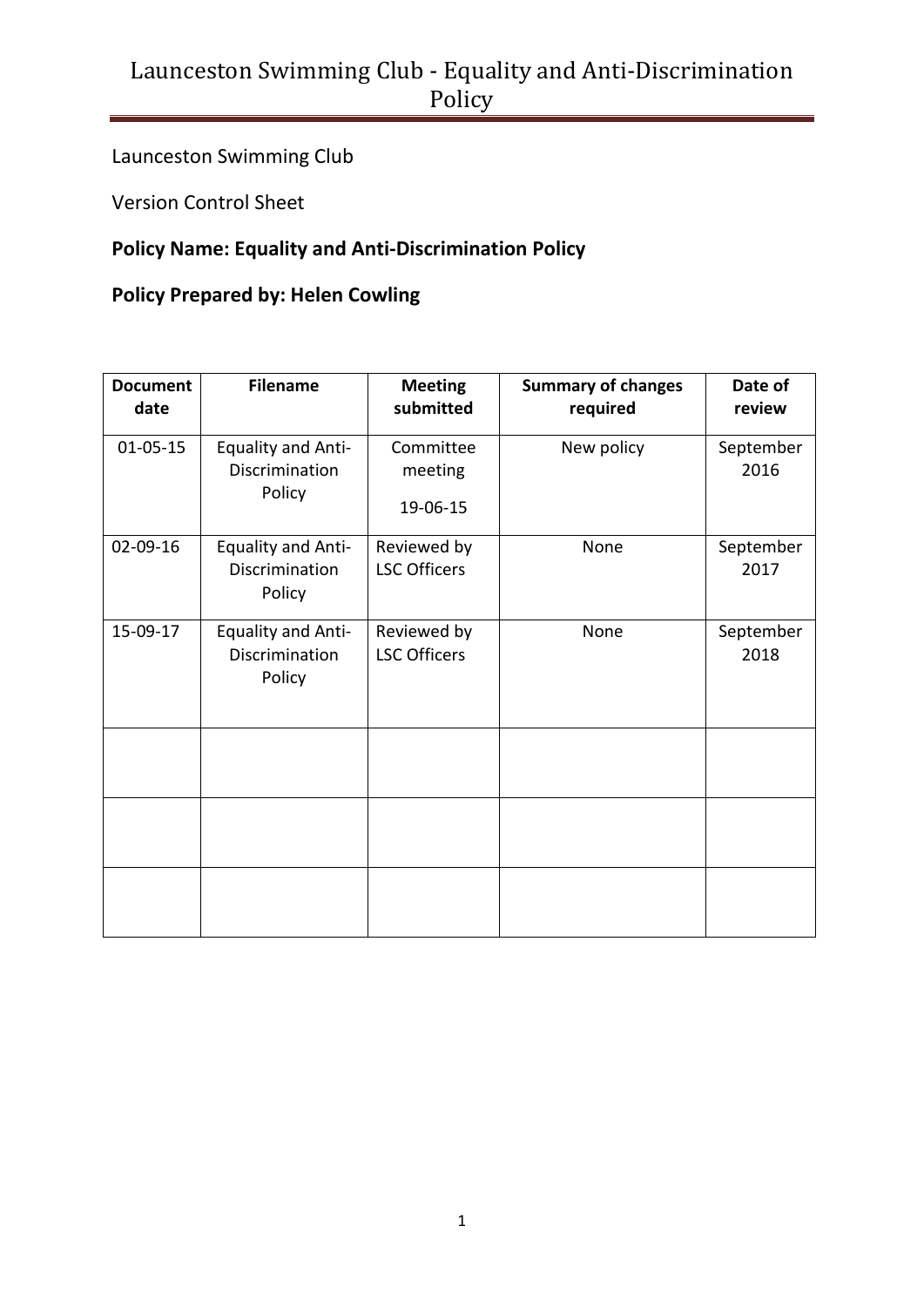### **Equality and Anti-Discrimination Policy Statement**

Launceston Swimming Club (LSC) is committed to treat everyone equally within the context of their activity, regardless of age, disability, gender reassignment, marriage and civil partnership, pregnancy and maternity, race, religion or belief, sex and sexual orientation or any other relevant characteristic.

LSC is committed to a policy of equal opportunity and anti-discrimination.

The Club will ensure that consideration to equality is incorporated in all aspects of its activities and also recognises and adopts the **Sport England definition of Sports Equity:** 

1. Club policies make it clear that all children, young people and vulnerable adults have equal rights to protection.

2. The Club gives guidance on child protection through policies and procedures as detailed through the ASA and Wavepower 2012/2015.

3. The Club have codes of conduct that expect all members and adults concerned with the Club to treat children with dignity, fairness, and respect. These same codes of conduct make it clear that discrimination, offensive or violent behaviour is not acceptable, and complaints will be acted upon.

4. The Club will, at all times, aim to ensure that all parties are fairly treated; the complainant has the opportunity to present their case; and the accused has the opportunity to respond.

#### **Policy**

Under this policy Launceston Swimming Club will not accept any form of discrimination in our training programs. Launceston Swimming Club will ensure that all swimmers, coaches, teachers, poolside helpers and (where appropriate) volunteers, will be offered equally favourable treatment, irrespective of disability, age, gender, marital status, sexual orientation, race, ethnic origin, nationality, political or religious beliefs.

All team members have responsibility for ensuring that this Policy is implemented within their sphere of operation.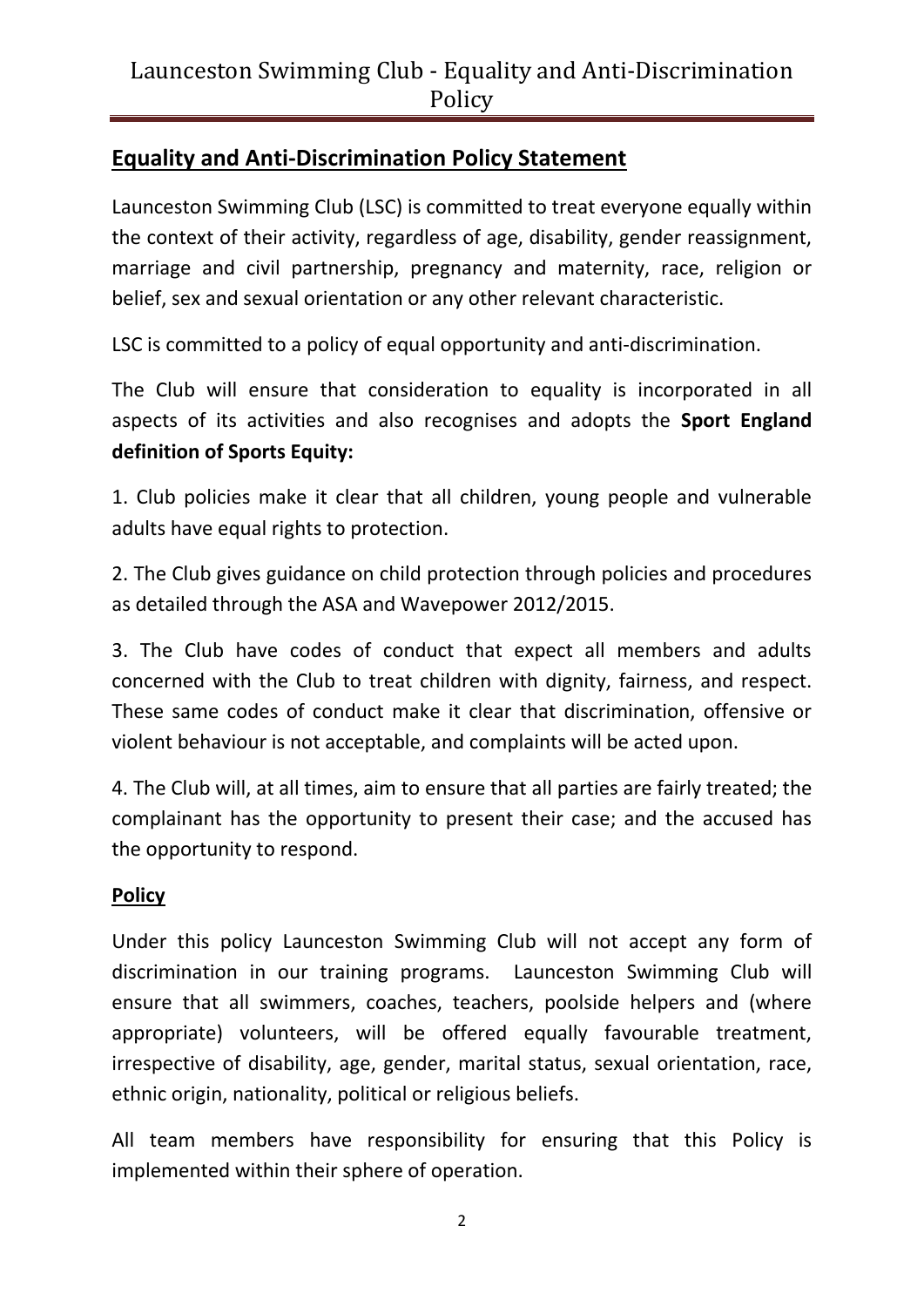Launceston Swimming Club are committed to stopping discrimination and promoting equal opportunities in both the employment and management of staff and in the development, planning and delivery of its services and will strive to meet its obligations under all relevant legislation, including:

Race Relations Act & Race Relations (Amendment) Act 2000; Disability Discrimination Act 1995 (DDA); Sex Discrimination Act 1975 (SDA); The Employment Equality (Sex Discrimination) Regulations 2005; Equal Pay Act 1970 (EPA); Human Rights Act 1998; The Employment Equality (Sexual Orientation) Regulations 2003; The Employment Equality (Age) Regulations 2006; The Employment Equality (Religion or Belief) Regulations 2003 (as amended)

#### **Launceston Swimming Club will ensure that:**

1. No employee (paid or voluntary) or job applicant is unfairly discriminated against, either directly or indirectly, on any grounds. This includes on the grounds of their disability, age, gender, marital status, sexual orientation, race, ethnic origin, nationality, political or religious beliefs.

2. All members of Launceston Swimming Club recognise the need to value differences between ethnic and minority groups and to ensure that individual needs regarding culture, religion, and behaviour are met as far as possible.

3. Coaches and committee members will ensure equality of treatment in all disciplinary matters, including dismissal.

4. Detailed policies and procedures are developed on how this policy will be implemented in respect of recruitment and selection, training and development, harassment and employment.

5. All employment applicants will be considered, including those with previous, minor convictions. However, the nature, timing and severity of the offence will be taken into consideration. Existing staff will not necessarily be subject to disciplinary action if they acquire a conviction, as again the nature and severity of the offence will be taken into account. All staff employed by Launceston Swimming Club on a paid or voluntary basis will be expected to: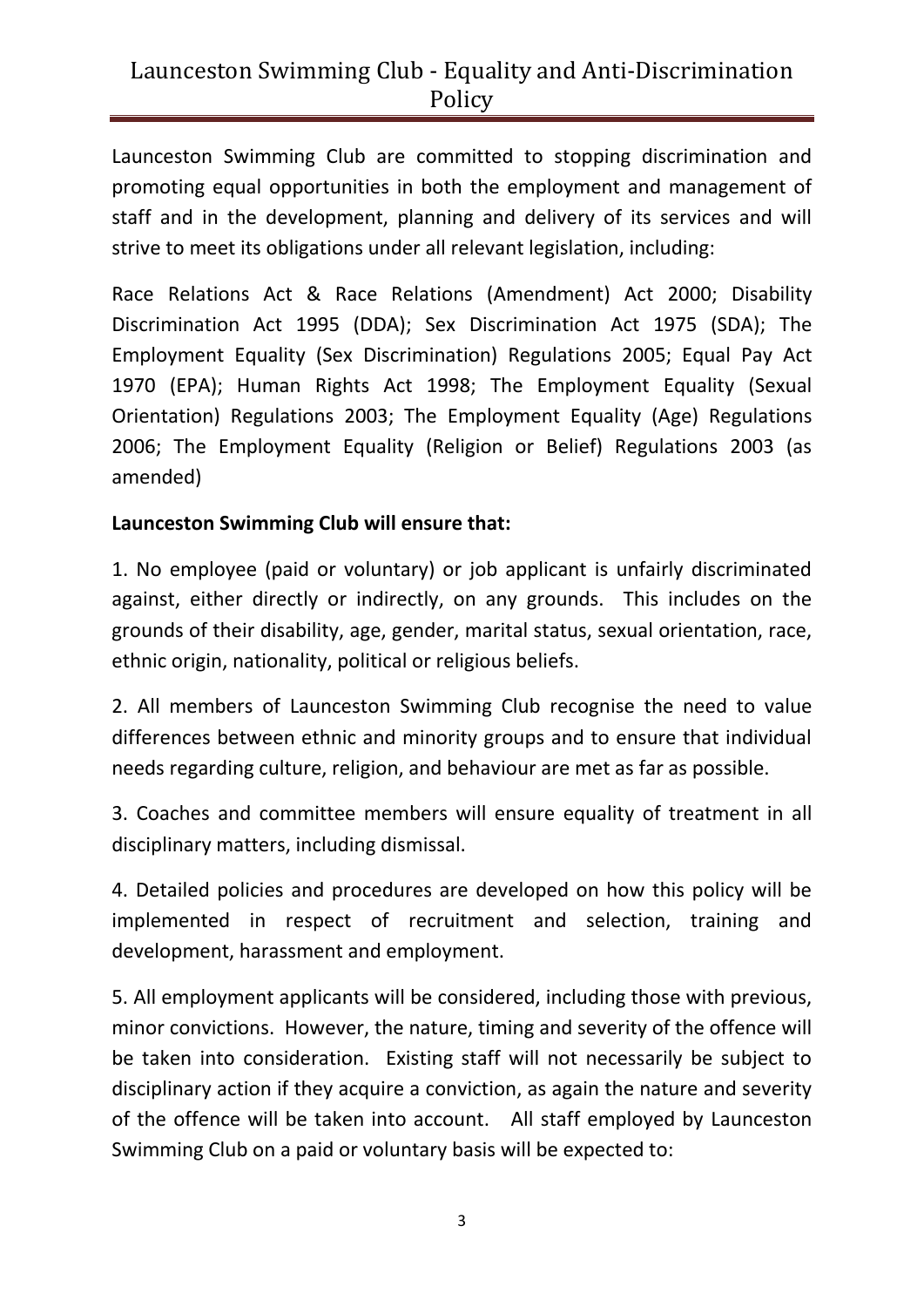- Respect the staff and swimmers they work with.
- Comply with this policy and related policies relating to equality of opportunity.
- Not discriminate against, or encourage others to discriminate against, any other member of staff or person connected with Launceston Swimming Club.
- Not harass, victimise, abuse or intimidate any member of staff.
- Inform Coaches, teachers or management committee if they witness any form of unfair discrimination in the normal course of their work involving any member staff.

Where anyone (paid or voluntary), are found not to have complied with this Policy, disciplinary action will be considered.

It is recognised that whilst much can be achieved by legislative measures, real progress in improving equality of opportunity can only be achieved with a continuing commitment from the Club in all areas and at all levels in order to achieve its aims in equal opportunities. This confirms our commitment to ensuring that Launceston Swimming Club takes a positive attitude to equal opportunities.

#### **Code of Practice**

People with Disabilities - We will not tolerate discrimination against people with disabilities. Positive steps will be taken to ensure that people with disabilities are made aware of job & swimming opportunities in the Club, of the services provided by the Club and the opportunities available for any voluntary work.

In order to meet these objectives, we will review and where possible adapt or provide suitable premises, facilities and equipment.

Gender, Marital Status - Launceston Swimming Club will not tolerate discrimination on the grounds of gender or marital status. Sexual harassment of any kind will not be tolerated.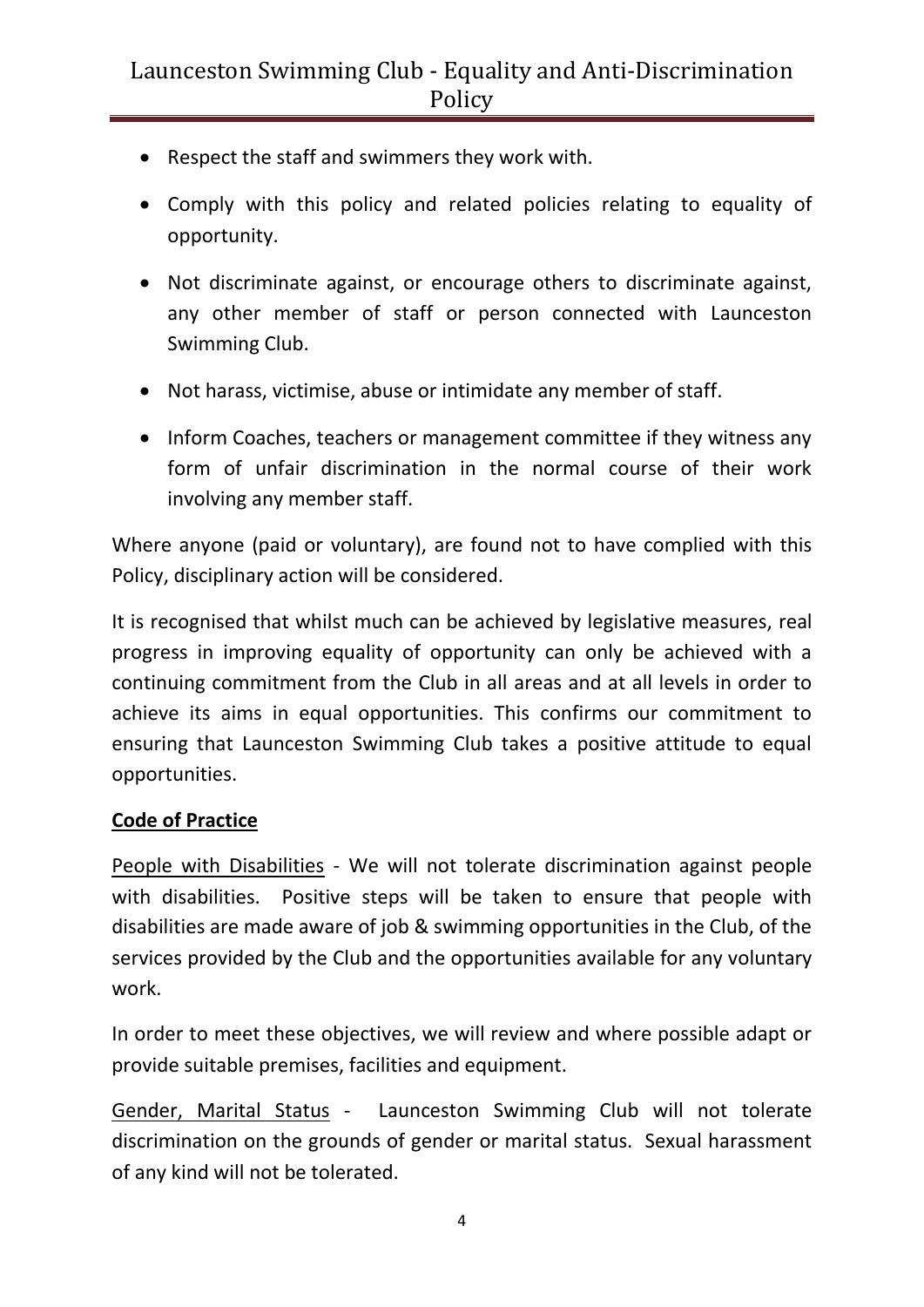Sexual Orientation - Launceston Swimming Club will not tolerate discrimination on the grounds of a person's sexual orientation or declared sexual identity.

Racial Discrimination - Launceston Swimming Club will not tolerate discrimination on the grounds of racial or ethnic background. Racial harassment or abuse will not be tolerated.

Political Allegiance - Launceston Swimming Club will not tolerate discrimination on the grounds of a person's political allegiance. We are politically neutral and it will not condone any use of the Launceston Swimming Club name and variance with this stance.

Religious Belief - Launceston Swimming Club will not tolerate discrimination on the grounds of a person's religious belief, and do not discriminate on the grounds of religion and will seek to offer its services to people of all (or no) religious beliefs.

We would not expect staff or members to use their position in the club to win converts for a specific faith.

Recruitment - It is recognised that recruitment and selection is a crucial part of managing equal opportunities and a separate Staff Recruitment Policy has been produced to support this 'Equal Opportunities & Anti-Discrimination Policy' to ensure high standards of recruitment practices are operated.

Launceston Swimming Club will ensure that the ways in which jobs are designated, advertised and filled, fulfil the requirements of its 'Equal Opportunities & Anti-Discrimination Policy'.

Job descriptions and person specifications will be written, and interviews carried out, in accordance with the Launceston Swimming Club 'Equal Opportunities & Anti-Discrimination Policy'.

Training and Development - Training and development of staff is a key part of the clubs quality programme and provision of high quality services. We recognise the importance of ensuring a fair application of training and development provision based on the individual needs of staff.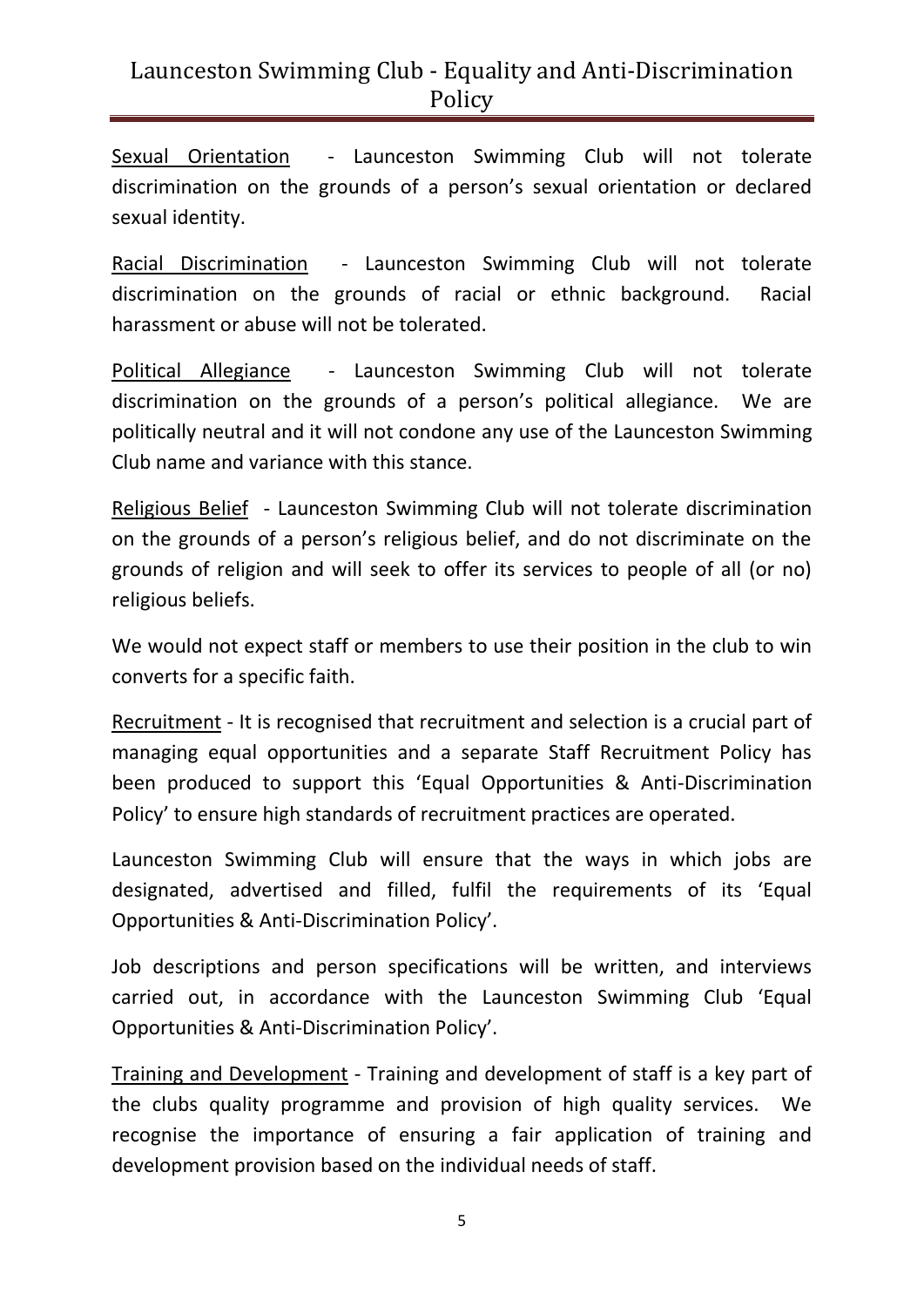Harassment - Staff and members concerns and complaints about equal opportunities and unfair discrimination on an individual or group basis can already be addressed initially through contact being made with the Club Welfare Officer(s). However, it is recognised that individuals may often be reluctant to initiate grievances to seek redress on a particular issue.

Harassment by staff or swimmer of any kind will be considered a disciplinary offence. Harassment may involve derogatory or discriminatory remarks, ridicule, unwanted physical contact, and demands for favours or physical assault. Any behaviour which is offensive to Launceston Swimming Club staff or other person's who come into contact with our staff, or which causes them to feel threatened, or humiliated (on the grounds stated in this policy) or which undermines the quality of service / work performance / or job security, is harassment.

Any staff member who seriously or repeatedly harasses another staff member or anyone else connected with Launceston Swimming Club will be liable to be asked to leave the Club. Similarly, any committee member or volunteer found to have breached the Launceston Swimming Club 'Equal Opportunities & Anti-Discrimination Policy' in this regard will be asked to resign.

#### **Procedures**

1. Report any incidents to the Welfare Officer, a Coach, Teacher or a Committee Member.

2. If the case is a serious incident then this will be recorded by that person and referred to the Welfare Officer if he/she is not already aware.

#### **Outcomes**

1. The person involved may be asked to genuinely apologise.

2. In serious cases, suspension or even exclusion will be considered.

3. After the incident(s) have been investigated and dealt with, each case will be monitored to ensure repeated discrimination does not take place.